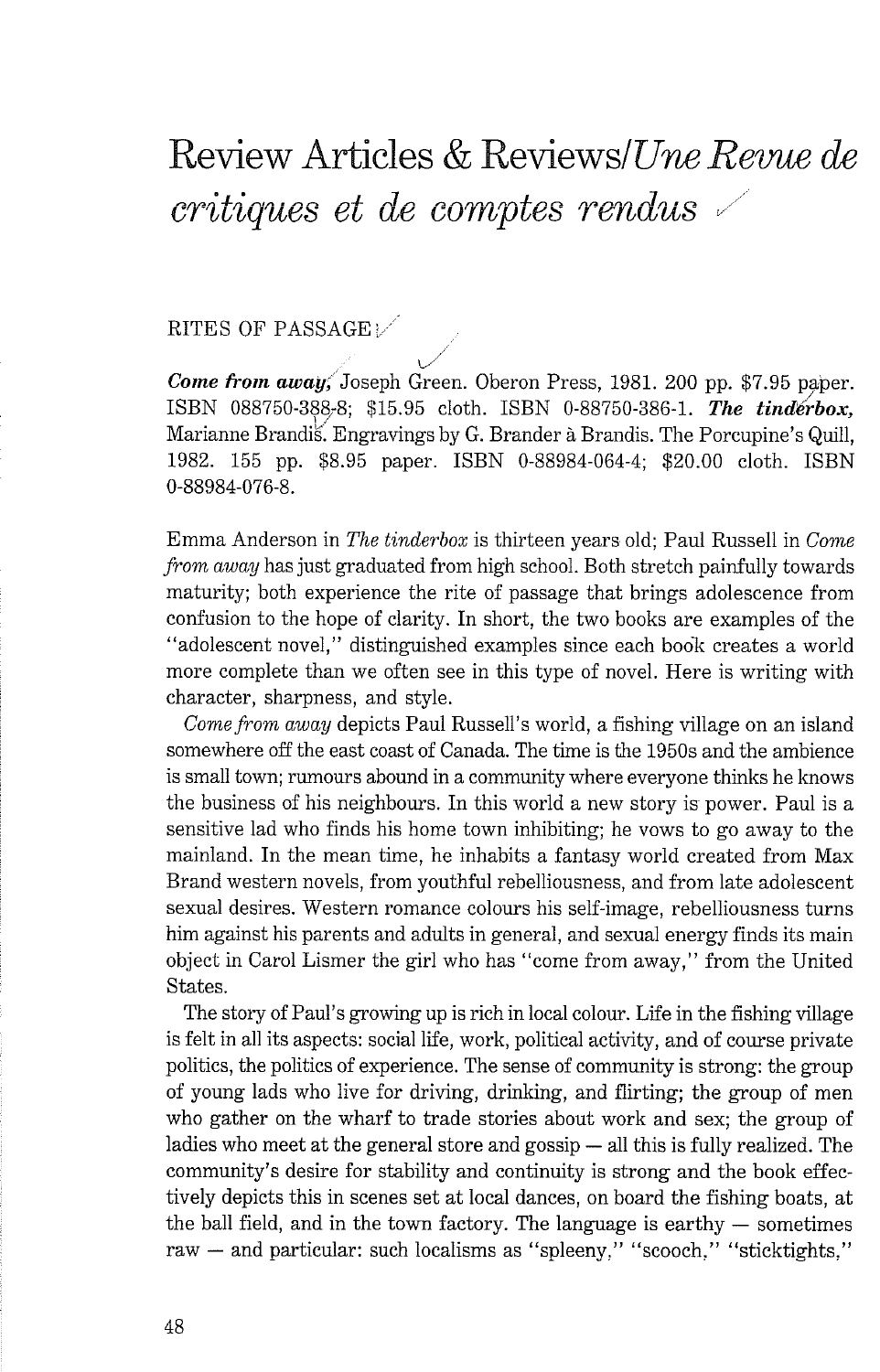"sours," "sharooked" dot the text. The language is primitive and links the people to their place; something ghostly connects the people to the land. Paul senses this:

He began running across the grassy depression where people said Leazar was buried. "I don't care if he rises right up," Paul said aloud, and stamped the ground harder against dead Leazar, dead Jonah, dead Duncan of Duncan's Hump, dead Benedict of Benedict's Hill, the half-dead Esther Seguin, the should-be-dead Bud Hardy, and all the rest who would keep him here and laugh at him and watch him until he died.

In short, Paul feels adolescent paranoia deepened by his bashfulness and his "evil virginity." But the book's attitude to island life is nicely ambivalent. The author, Green, puts it this way: "On the island there was a top layer of friendliness that belied the deeper layer of spite, suspected plots and inbred politics that made hard-core Liberals boycott Emily's store and rank Conservatives boycott Burt's. The woman from away would soon learn the pettiness. But then there was a deeper layer she might never see . . . the judgment and quick generosity that when something really bad happened made everybody on the island like your brother and sister." By the end one is not sure if Paul understands this. He does manage to leave home, but he sees himself returning with "some long lie ready to tell people." In a world in which story is power, Paul has grown enough to tell his own tales.

At the center of *Come from away* is Paul's relationship with Carol and his initiation into the mysteries of sex. Sexual awakening is also a theme in *The tinderbox,* but here it is not at the center. Instead, it is a metonymy for the difficult world into which Emma Anderson is cast when a fire kills her parents and leaves her and her brother John homeless. She learns that a man's eyes can be bold and greedy and that she is right to fear this look. She also learns that marriage with all that it entails is something she must consider since it can offer security and affection. Emma realizes she must make choices and her independence comes in choosing wisely, choosing, in effect, the lesser of evils in a world where no choice can be completely happy.

Because of the emphasis on choice, *The tinderbox* is perhaps more satisfying than *Come from away.* The problems that confront Emma are greater than those Paul faces. This is not only because Emma is an orphan, but also because her world is more restrictive than Paul's. Emma lives in rural southern Ontario in the 1830s, a time when girls, especially, could expect little freedom if, like Emma, they came from farming families. After the death of her parents, Emma has two futures: either she will marry Isaac Bates and labour with him on a wilderness farm or she will go to York with her Aunt McPhail where she will work as maid in her aunt's hotel. She has no other option. The story of how she decides which future to accept is simple, yet absorbing. Although this is she decides which future to accept is simple, yet absorbing. Although this is a historical novel, history does not intrude. The reader need not know  $-$  as a historical novel, history does not intrude. The reader need not know — as he does in James Reaney's *The boy with an R in his hand* — who William Lyon